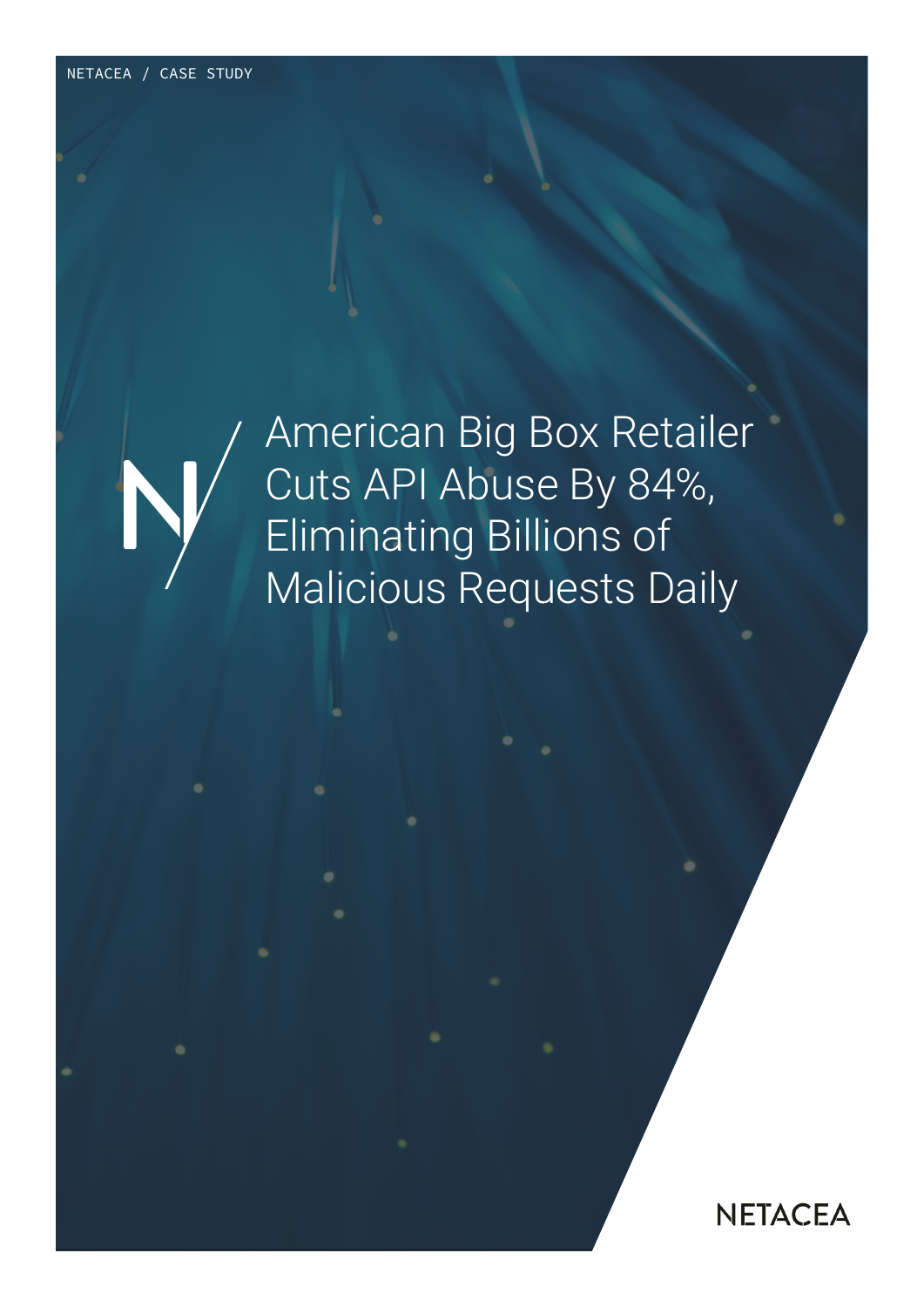

#### CUSTOMER PROFILE

- / American big box retailer
- / Online revenue over \$15 billion
- / Product categories include gaming consoles and clothing

# RESULTS

- / API requests reduced by 84%, representing over 10 billion requests per day
- / Price and content scraping massively decreased
- / Infrastructure requirements reduced
- / Potential attacks such as scalping avoided

## American Big Box Retailer Cuts API Abuse By 84%, Eliminating Billions of Malicious Requests Daily

THE CHALLENGE | THE SOLUTION | THE OUTCOME

### THE CHALLENGE

The client is a big box retailer with over 1,500 stores across the United States. Their ecommerce website generates revenues of over \$15 billion annually, selling a wide range of products including high demand items like gaming consoles.

The eCommerce site sells a vast product range and is built on a microservices architecture using several APIs; like most big box retailers, their product listing API provides information on each item they sell, including price, availability, and specifications.

Adversaries were exploiting this API by feeding custom-written scripts into bots to access product information at scale.

This high velocity of API calls was impacting customers browsing the site, both directly by clogging up the API and slowing down response times, and indirectly by facilitating other attacks, for example snatching the full inventory of high-demand products such as PlayStation 5 and Xbox Series X consoles within seconds.

#### The dangers of web scraping

Malicious web scraping can help competitors undercut prices, steal content, or collect information and resources to prepare other attacks. For example, bots aggressively scrape product pages and APIs many times each second, looking for an indication the product is available. Scalper bots then swoop in instantly and buy up all the stock before genuine customers can react, forcing consumers to buy the products from scalpers on secondary markets at an inflated cost.

Adversaries use scraping to gather information facilitating account takeover attacks, from which they can steal personal information and payment details. Content scraping is also a means for criminals to clone websites, facilitating fraud and scamming users out of login or payment details.

Even otherwise harmless scrapers like search engine crawlers and product availability trackers can damage websites if a high volume of requests overloads the service, which can impact performance and availability.

### THE SOLUTION

Netacea captured every API request using a low friction, low latency integration via the client's CDN. This meant no changes to their applications were needed.

As the client is one of the biggest retailers in the United States, volumes of traffic are extremely high, even before factoring in aggressive scraping activity. This equates to billions of requests each day, peaking at over 200,000 requests per second during the initial proof-of-concept phase.

#### Using AI to mitigate evolving threats

These requests were then analyzed by Intent Analytics®, our real time threat detection platform, which uses AI and machine learning to categorize traffic by its intent and makes recommendations to permit, block or investigate in real time.